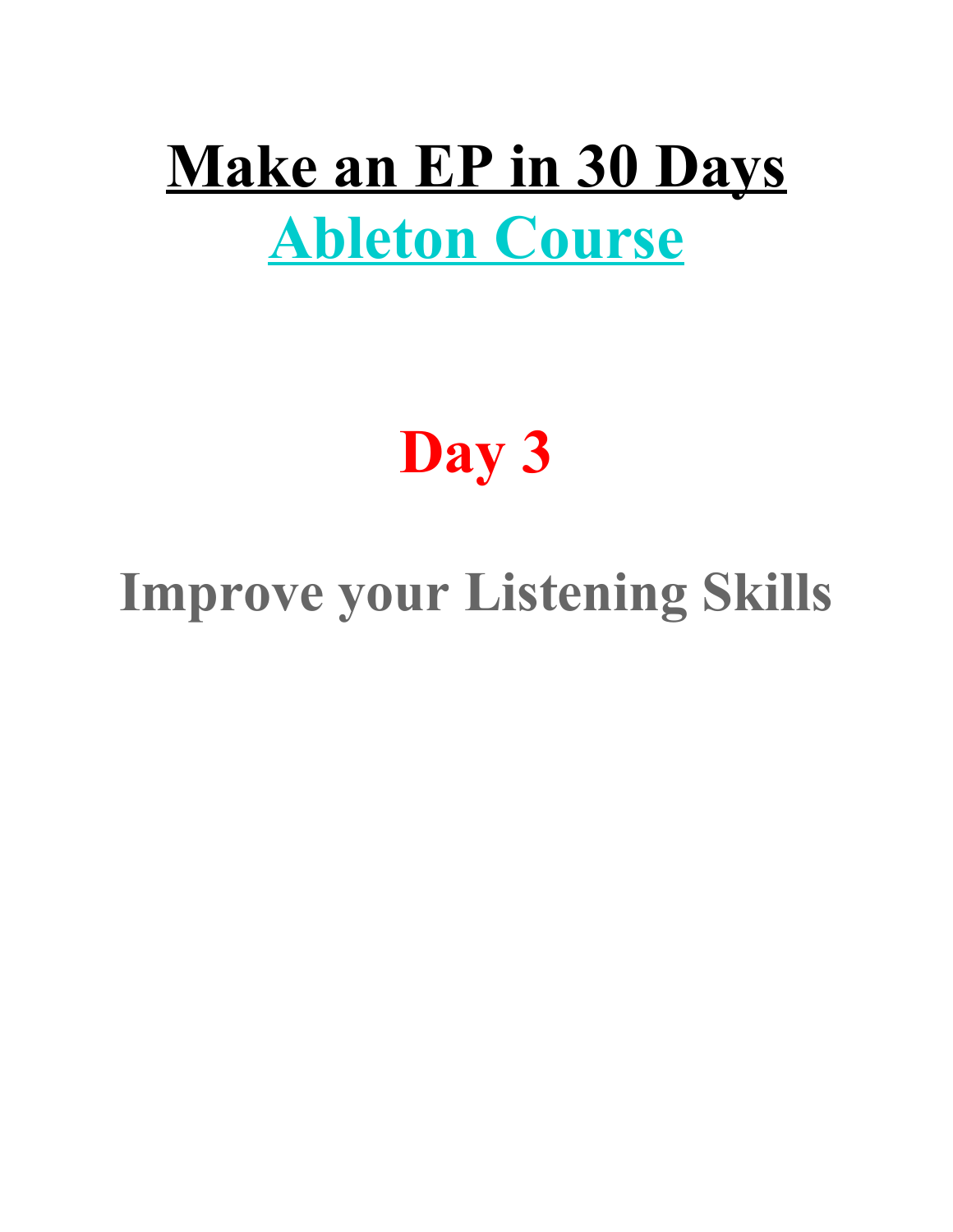**Listen**

# **The fastest way to become a good music producer is to improve your listening skills**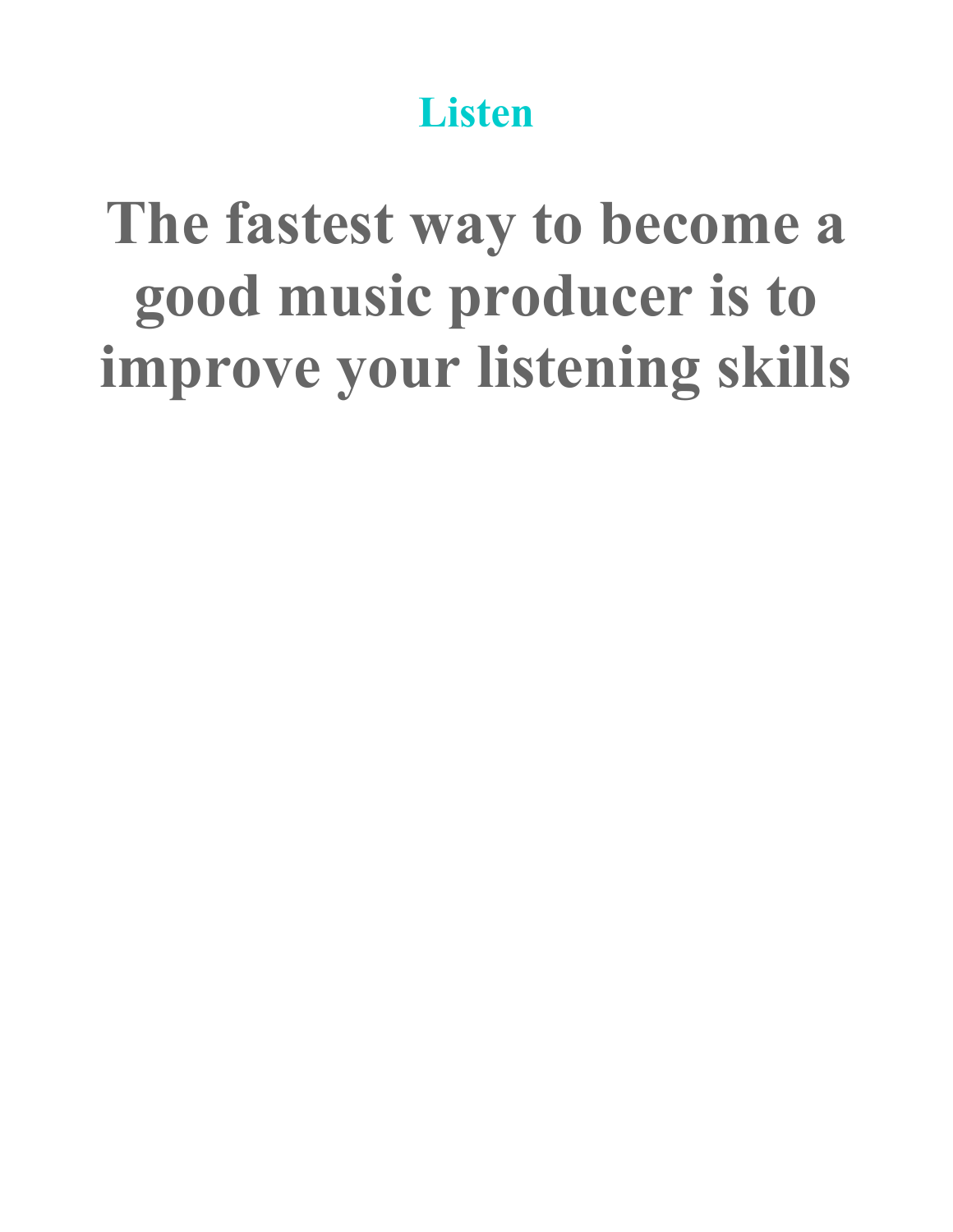**Define what you hear**

# **If you can define what you are hearing, you are 70% to getting the sound you want.**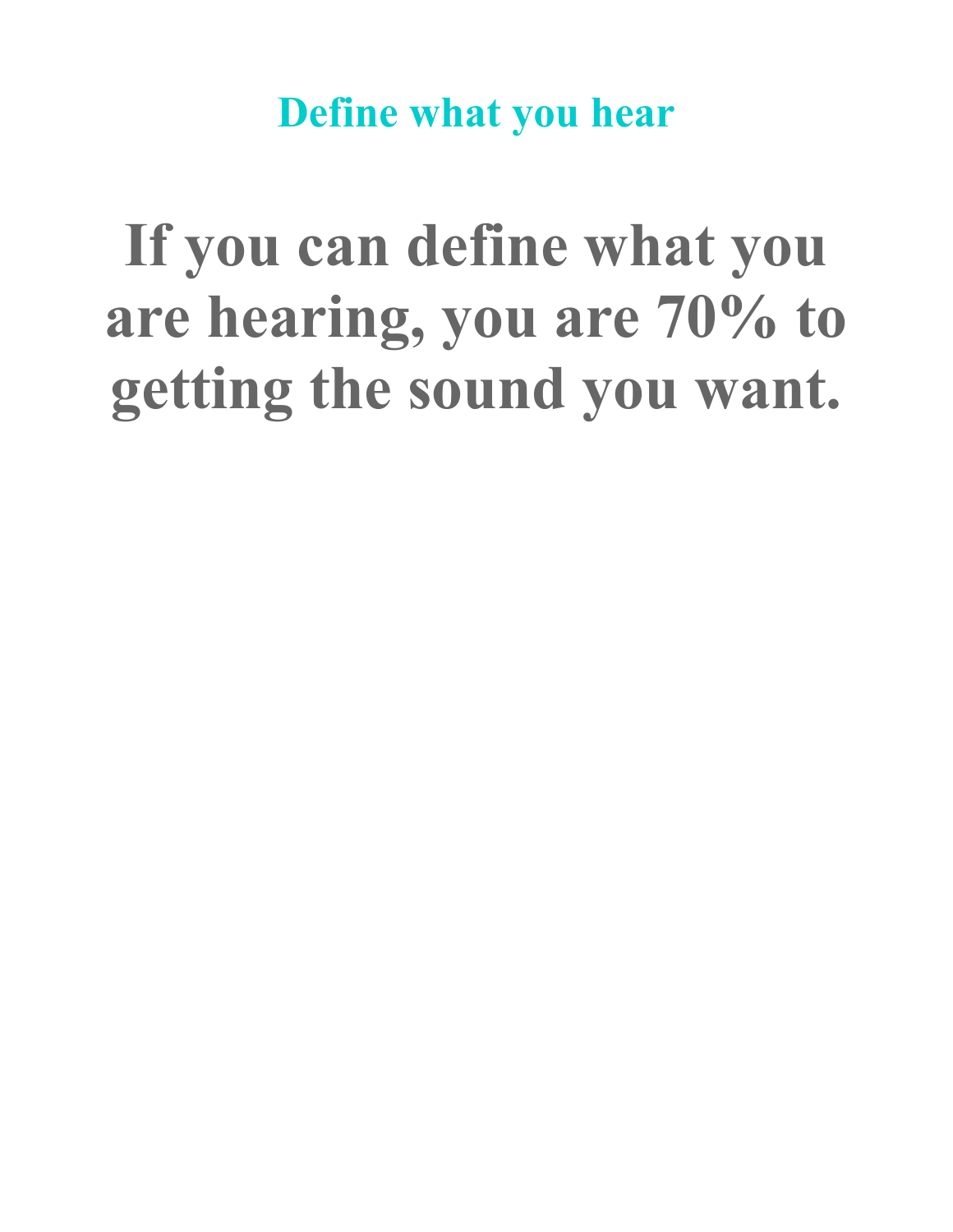## **Understanding Sound**

## **Attack, Decay, Sustain, Release**



**By understanding how a sound moves through time & the elements of a volume envelope, you can much more easily translate what you are hearing into your own work.**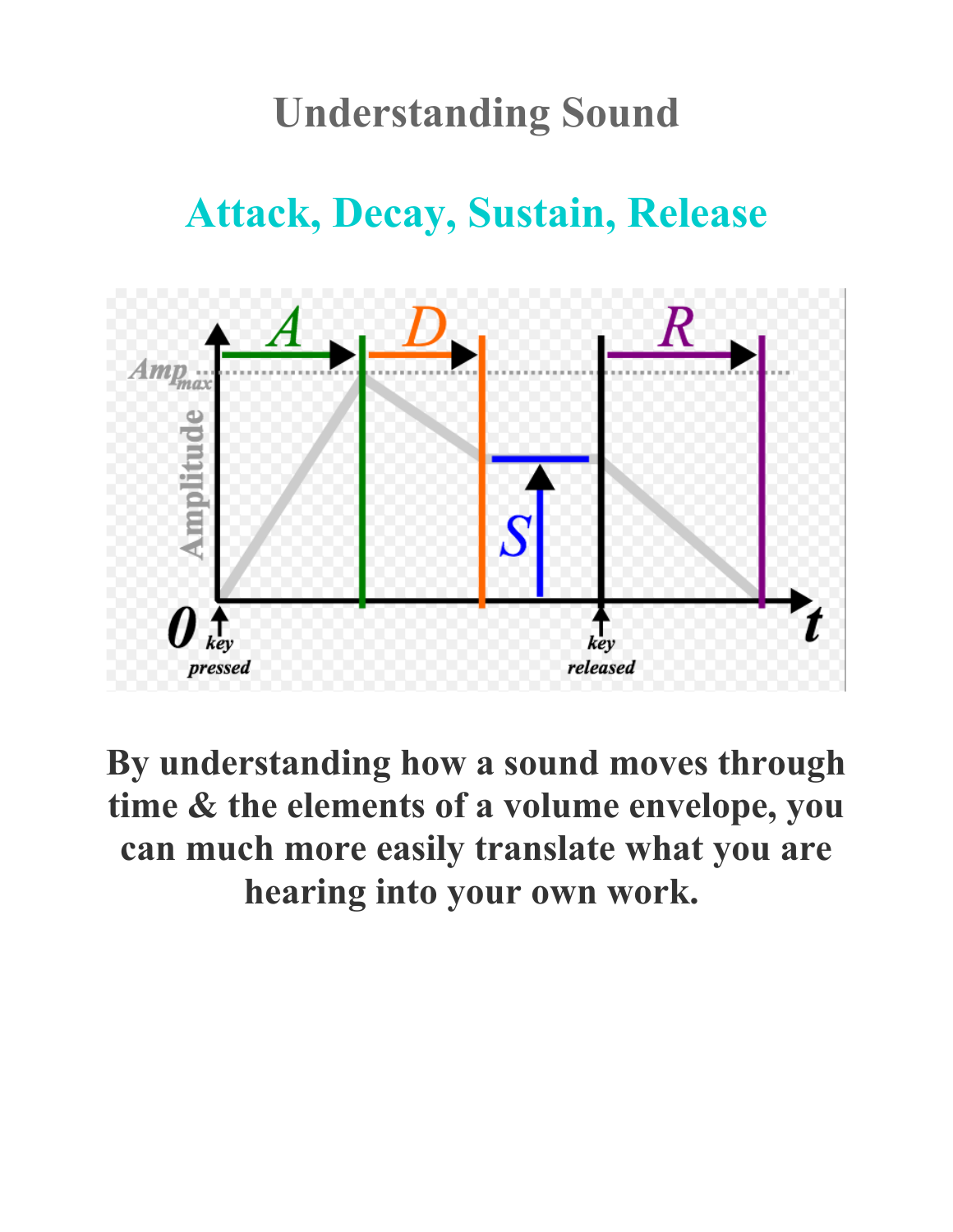**Attack – The time it takes a sound to go from silence to its peak volume. Sometimes this can be immediate or can take several seconds.**

**Decay – The time it takes a sound to settle into a chosen sustain volume after the initial attack.**

**Sustain – The constant volume that a sound settles at after decay, until that note is released**

**Release – The time it takes for a sound to fade back to silence after a note ends (on a keyboard, this would be when a note is released)**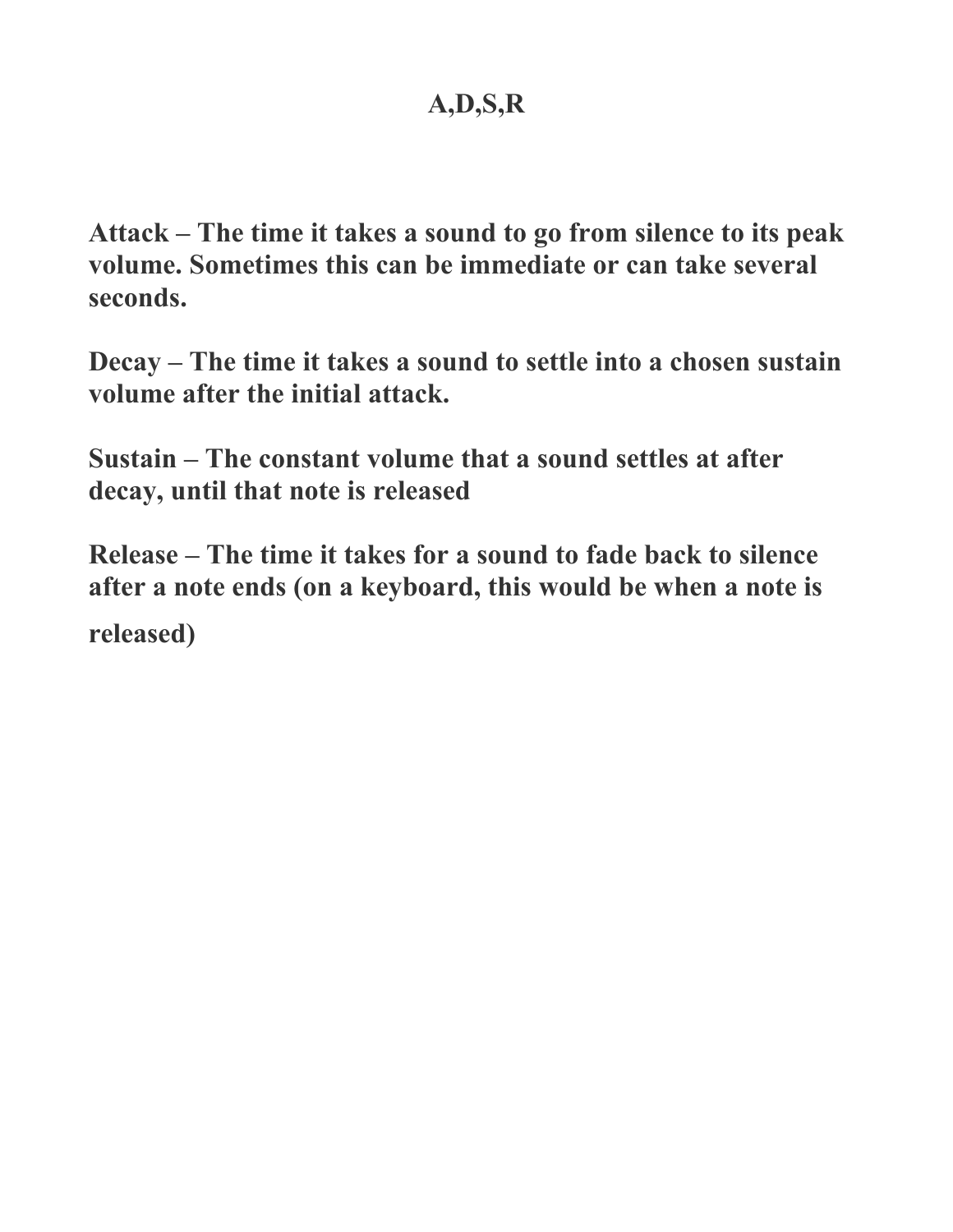## **Transients**



A transient is a short-duration sound that represents its attack phase. It's typically the loudest part of a sound & it's the part the really helps a sound cut through the mix.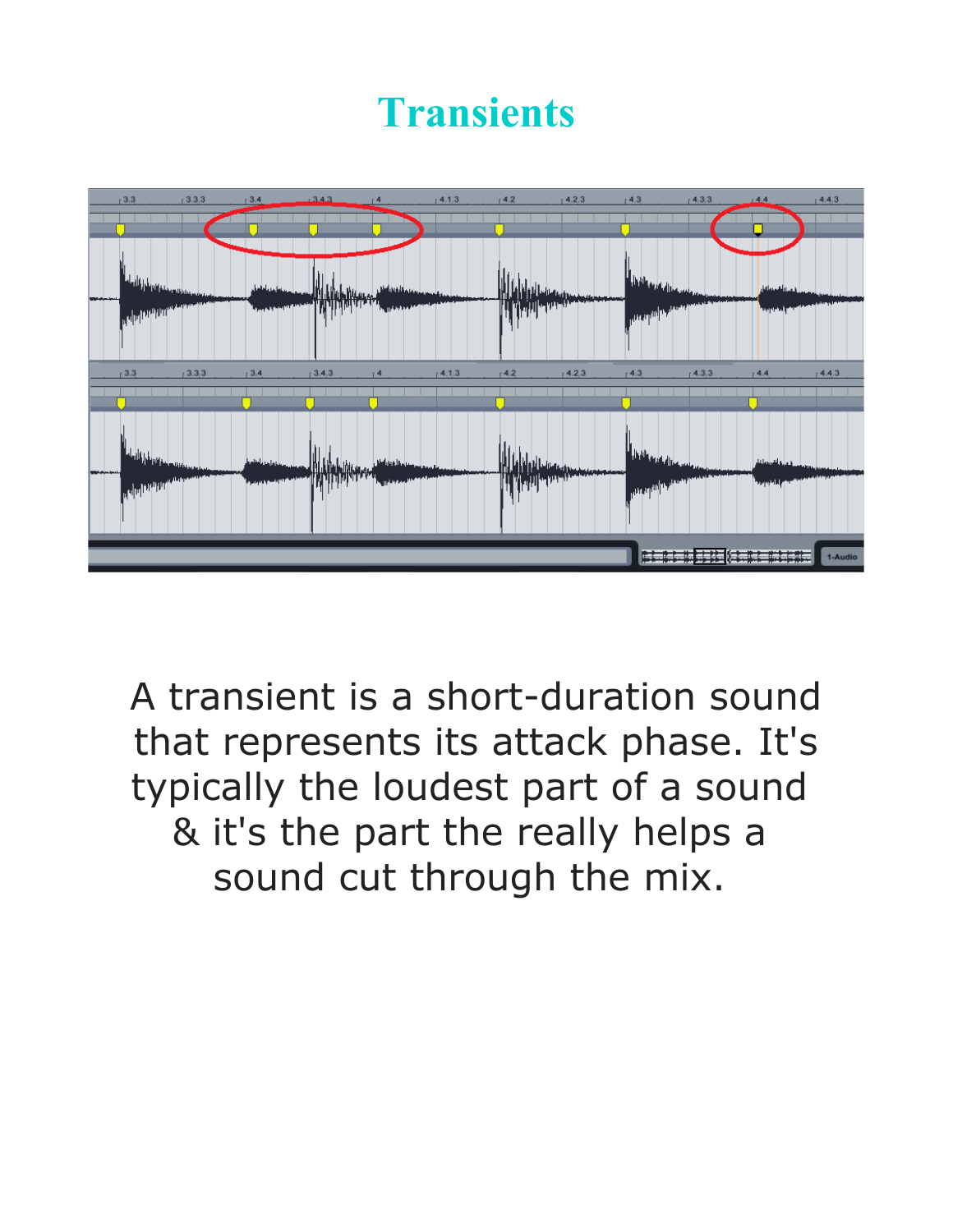## **Layers**



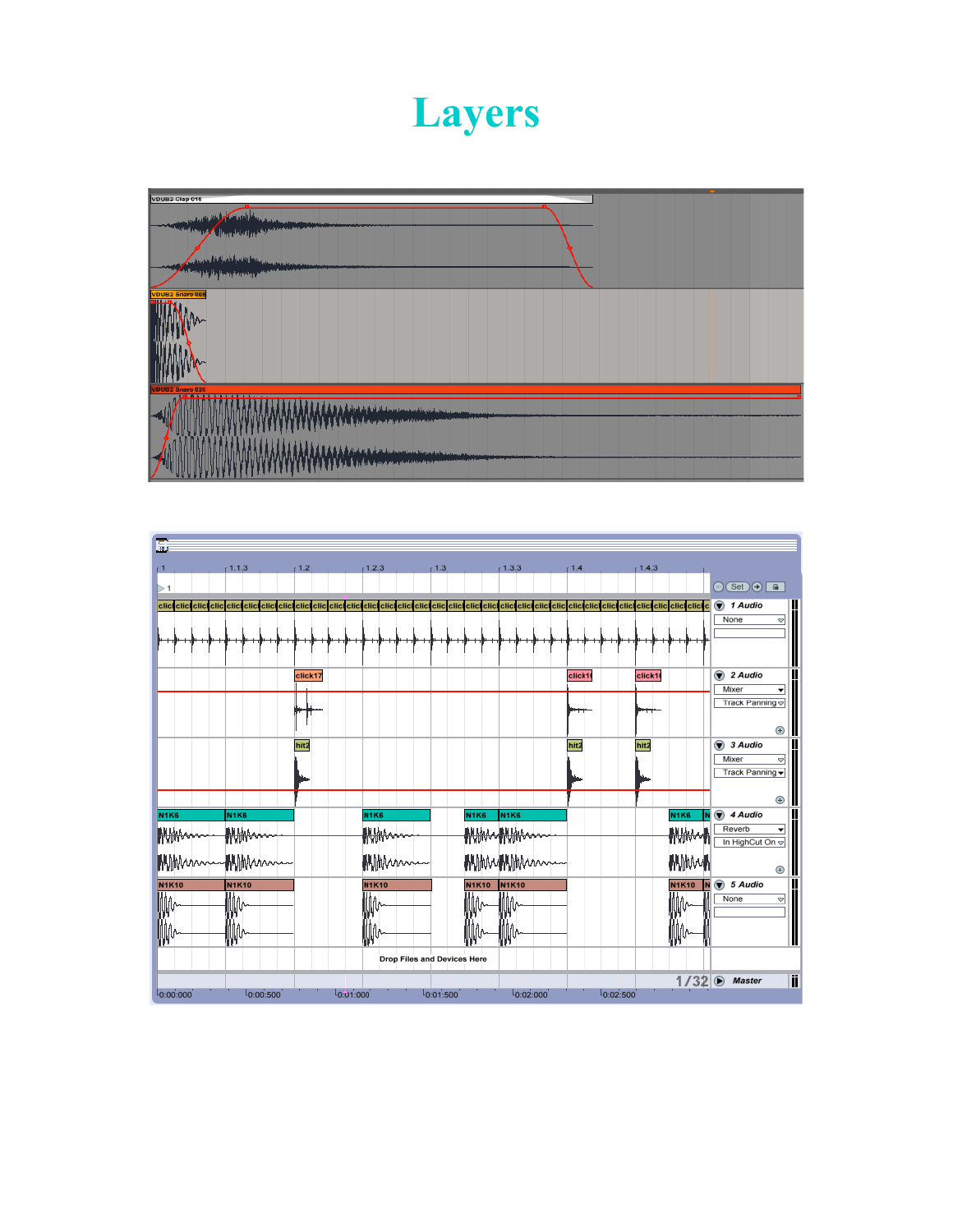### **Layers**

Often times, what appears to be only 1 sound, is actually several layered together, giving a richer & more complex result.

This can be synth sounds, kicks, snares, claps, fx & just about anything else you can think of.

Often the best results come from each layer representing a frequency range (low, mid or high)

A transient sound is often used as an added layer to give a sound more *bite.*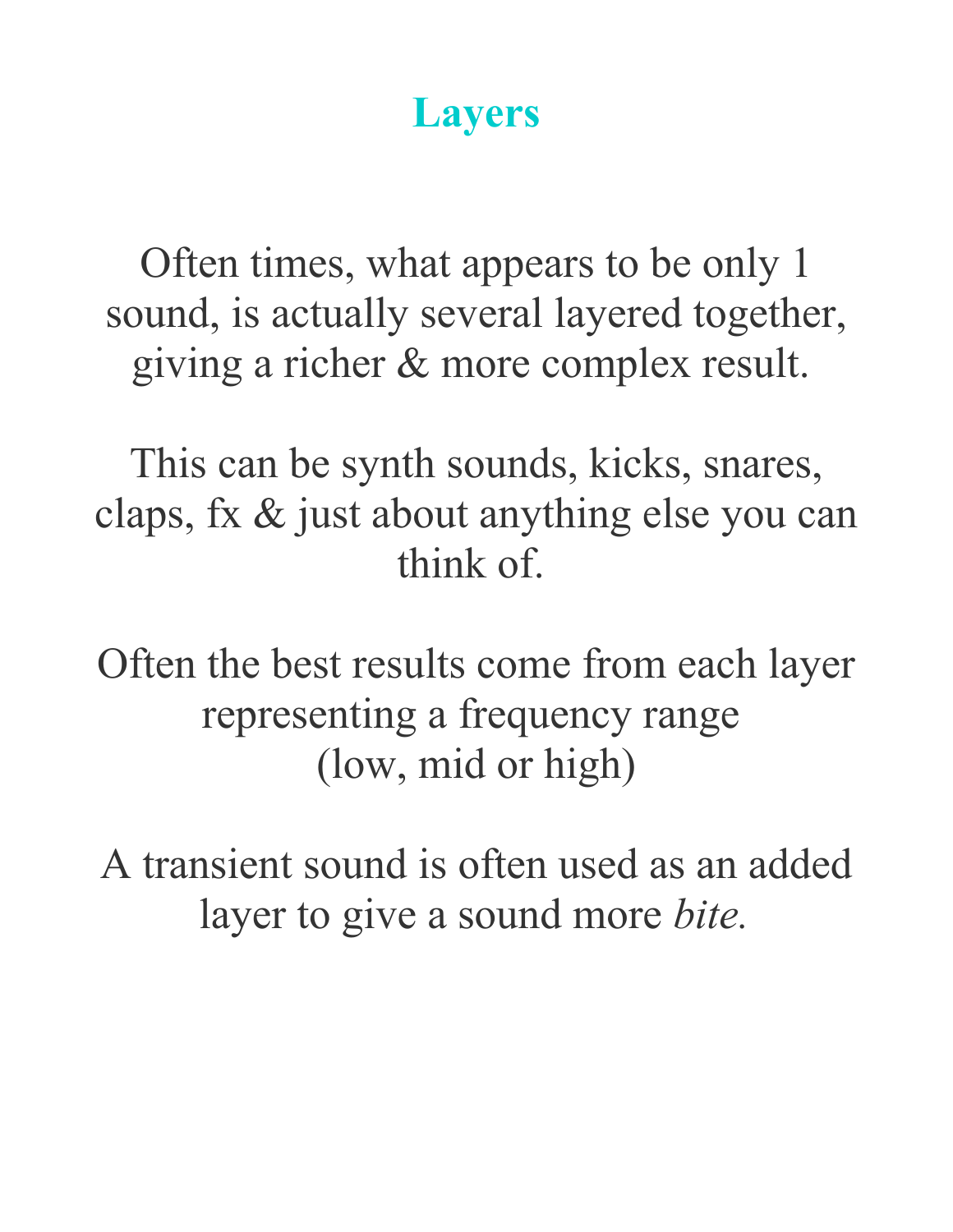## **Frequencies**

#### A Club Track's Frequency Map



Fit your mix together and give your tracks room to breathe with our simple guide to frequency ranges



#### **By understanding frequency ranges, you'll be able to define which frequency ranges a particular sound falls into.**

**With practice, you can recognize a general frequency range an instrument you're hearing falls into. This can make it much easier to dial in your eq when something isn't sitting well in your mix or if a certain frequency range hasn't been represented well in your song.**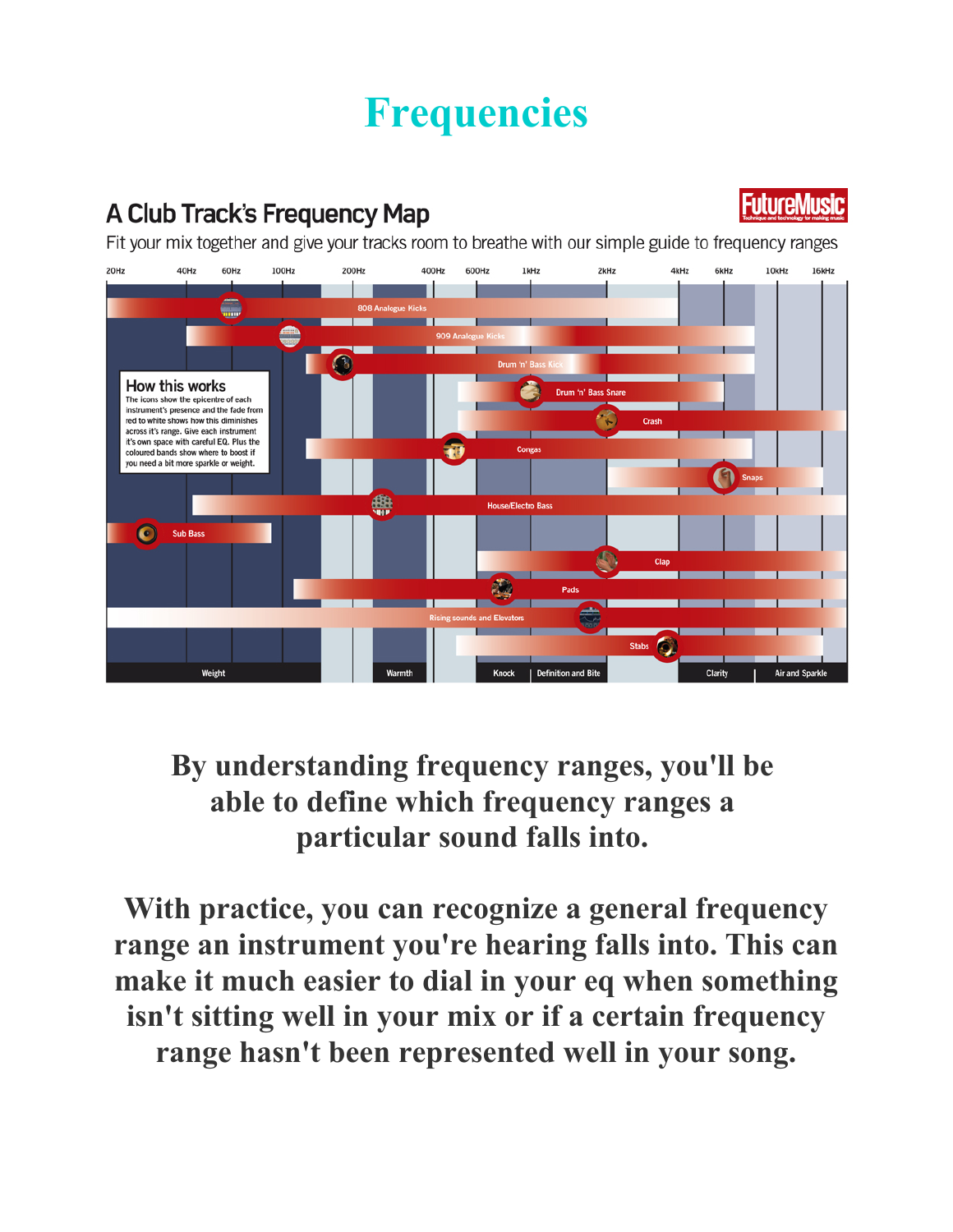#### **Spectrum**



**A great way to get familiar with the eq frequency of certain sounds is to use Ableton's Spectrum effect, or the EQ8. Both will give you accurate feedback on the frequency that makes up each instrument. When you hear something pleasing, understanding what is happening in that frequency range will make you better able to recreate or tweak your own sounds to your liking.**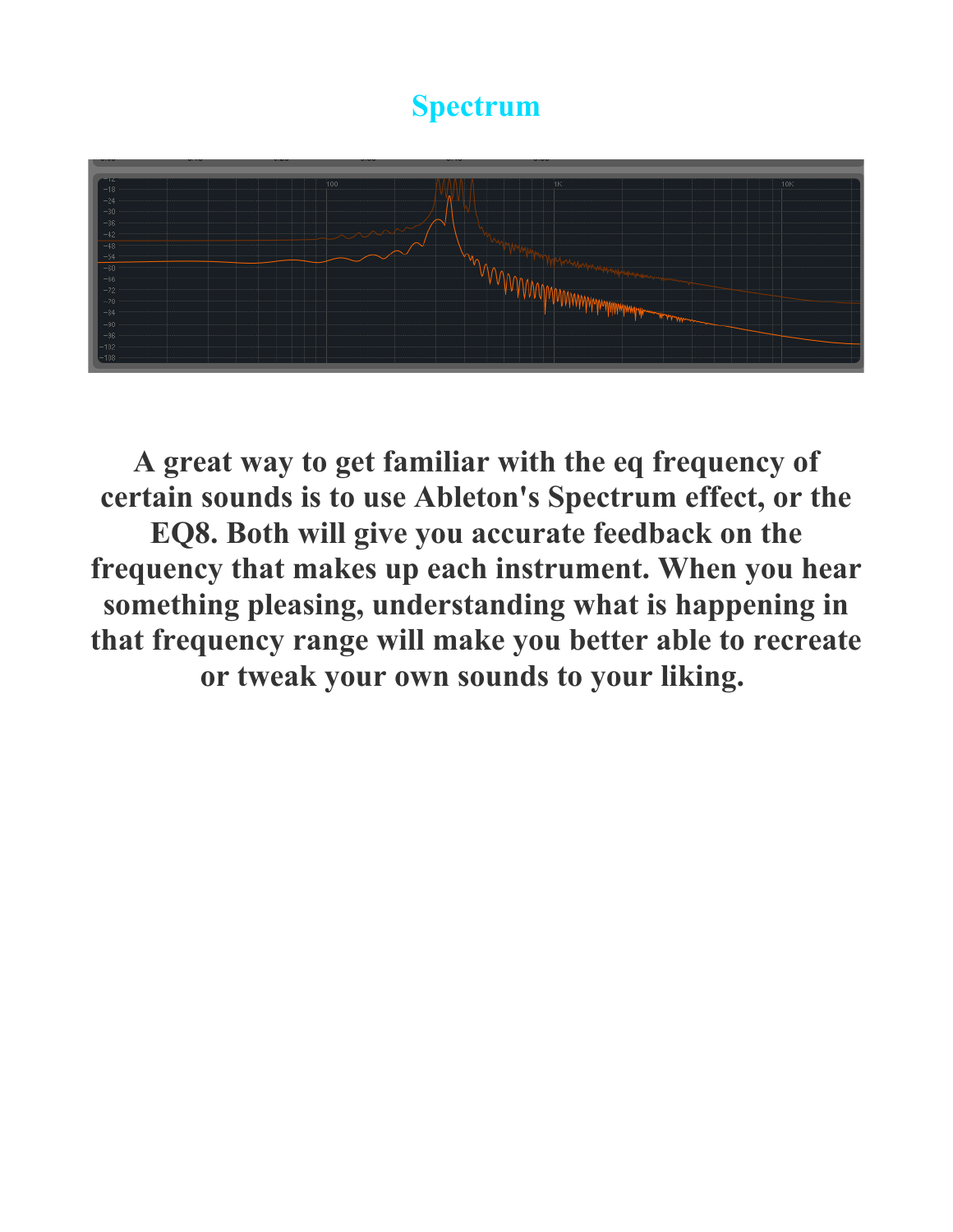#### **Reverb**



**Reverb is a natural occurrence of a sound placed in a specific space. The reverb effect depends on the size of the space and the surfaces that are reflecting the sound. Reverb is the accumulation of all these reflections.**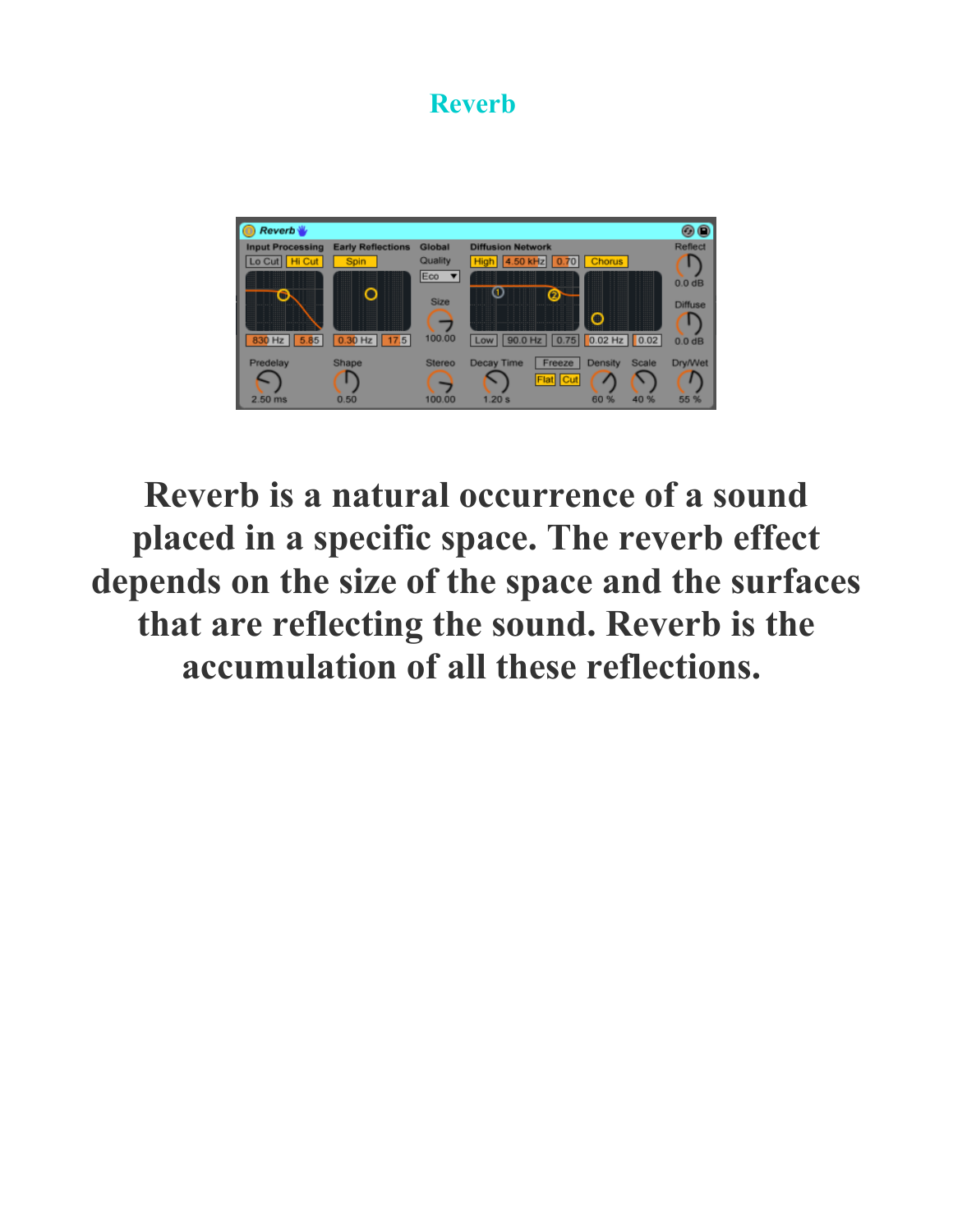#### **Delay**



**Where reverb reflections are fast enough to still sound like 1 sound (typically less that 50 milliseconds), a delay (or echo) has reflections long enough to sound like a separate copy of the original sound, or several copies.**

**Your vst effects attempt to mimic this natural occurrence. By experimenting with Ableton's reverb & delay effects, you'll better be able to recognize it's influence on the music you listen to.**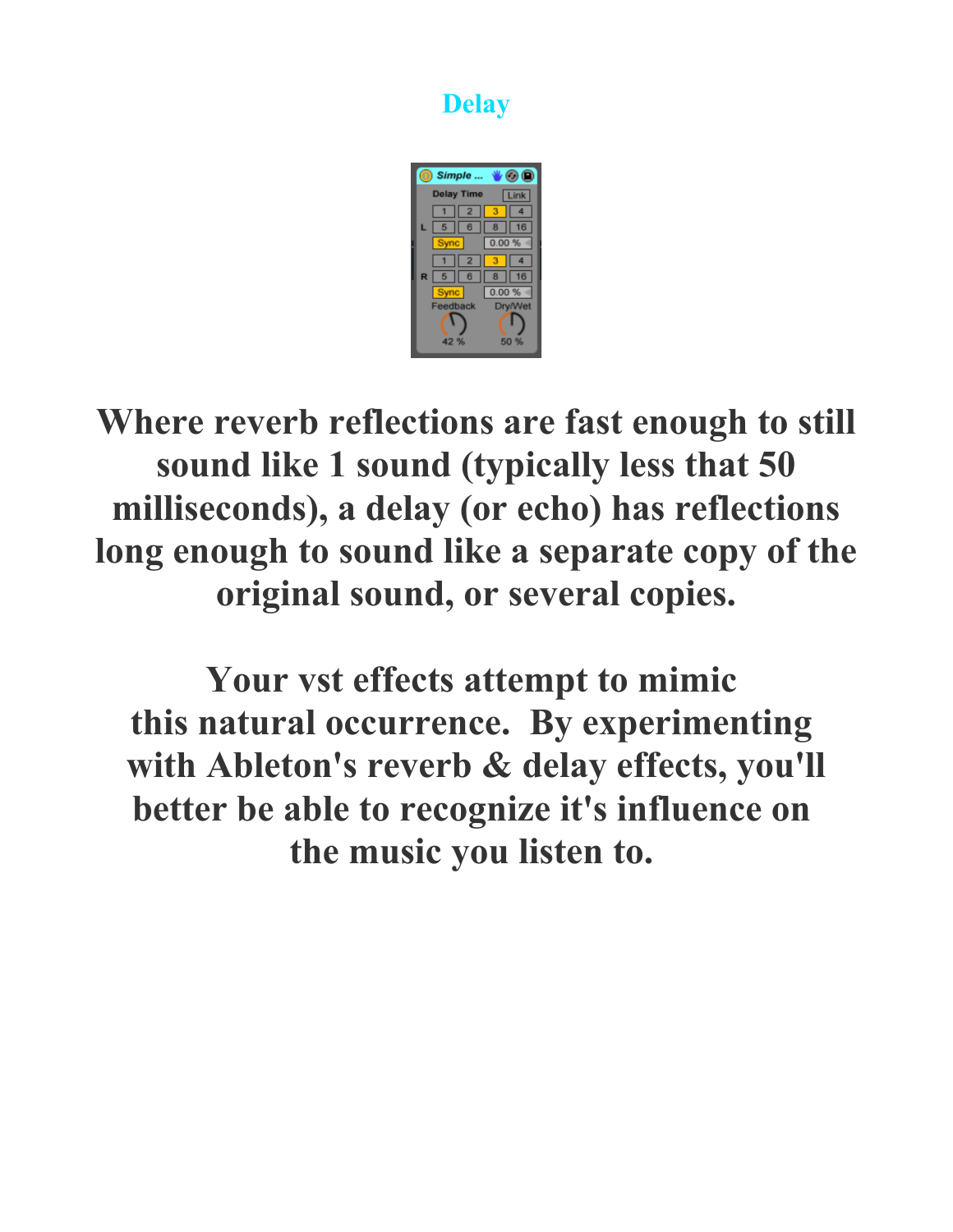#### **Filter**



#### **A filter can be described as an eq sweeping through the frequencies, typically with the enhancement of whatever frequency it is moving through. This sweeping effect can be done in several different ways.**

**Low Cut – A low cut filter will remove any frequency below its cutoff point (think of when a DJ removes the bass momentarily to create a bigger impact when it's brought back in).**

**High Cut – A high cut filter will remove any frequency above its cutoff point.**

**Bandpass - A bandpass removes both lows or highs while it enhances (boosts) a certain range of frequencies as it sweeps through the frequency spectrum.** 

**Notch - A notch filter is the opposite of a bandpass in that it attenuates (lowers) a certain range of frequencies as it sweeps through the frequency spectrum.** 

#### **As with all effects, once you experiment with the plugin for a bit, all this will begin to make much more sense.**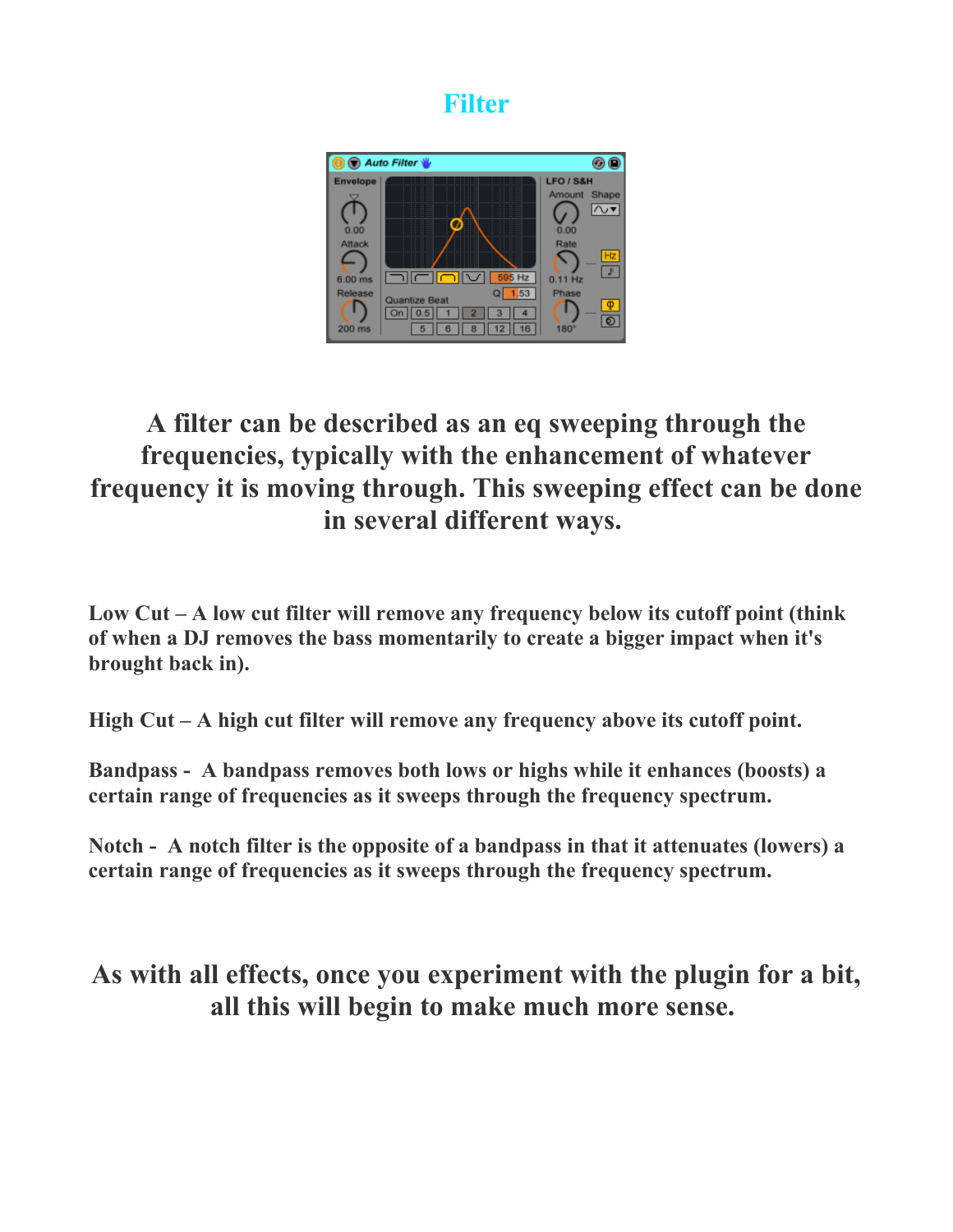## **Modulation**

**The process of interrupting an audio signal with another signal (a waveform), thus changing the sound.** 



**Modulated Carrier Signal** 

**Modulation typically effects the original sound with a waveform process moving at a certain rate (or speed) & amplitude.**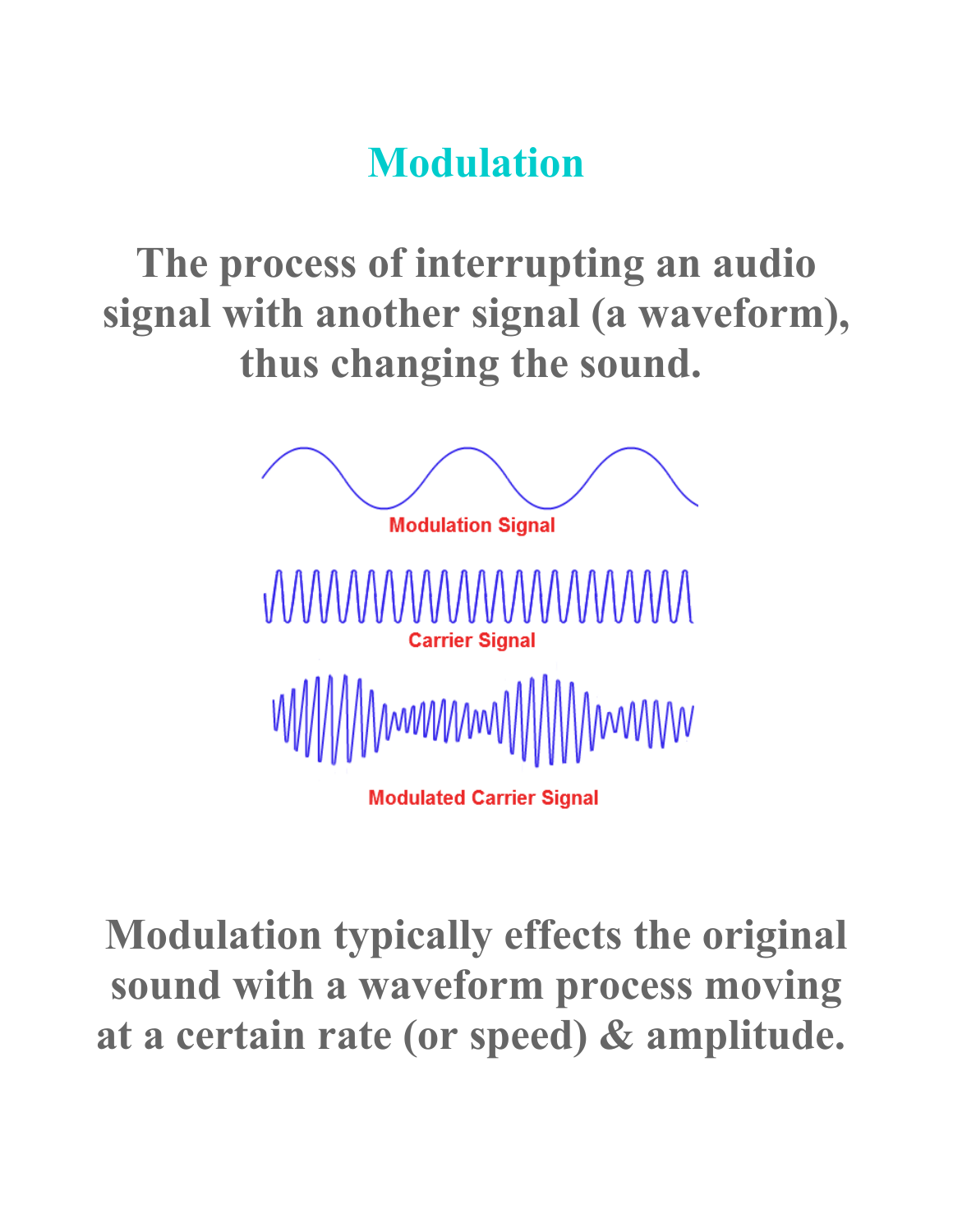**A vibrato effect, for example, is a sound being modified by a waveform (sine, triangle, saw or square) affecting the pitch at a certain speed (rate) & amplitude.** 

**Volume, filter & panning can also be modulated among nearly endless choices.**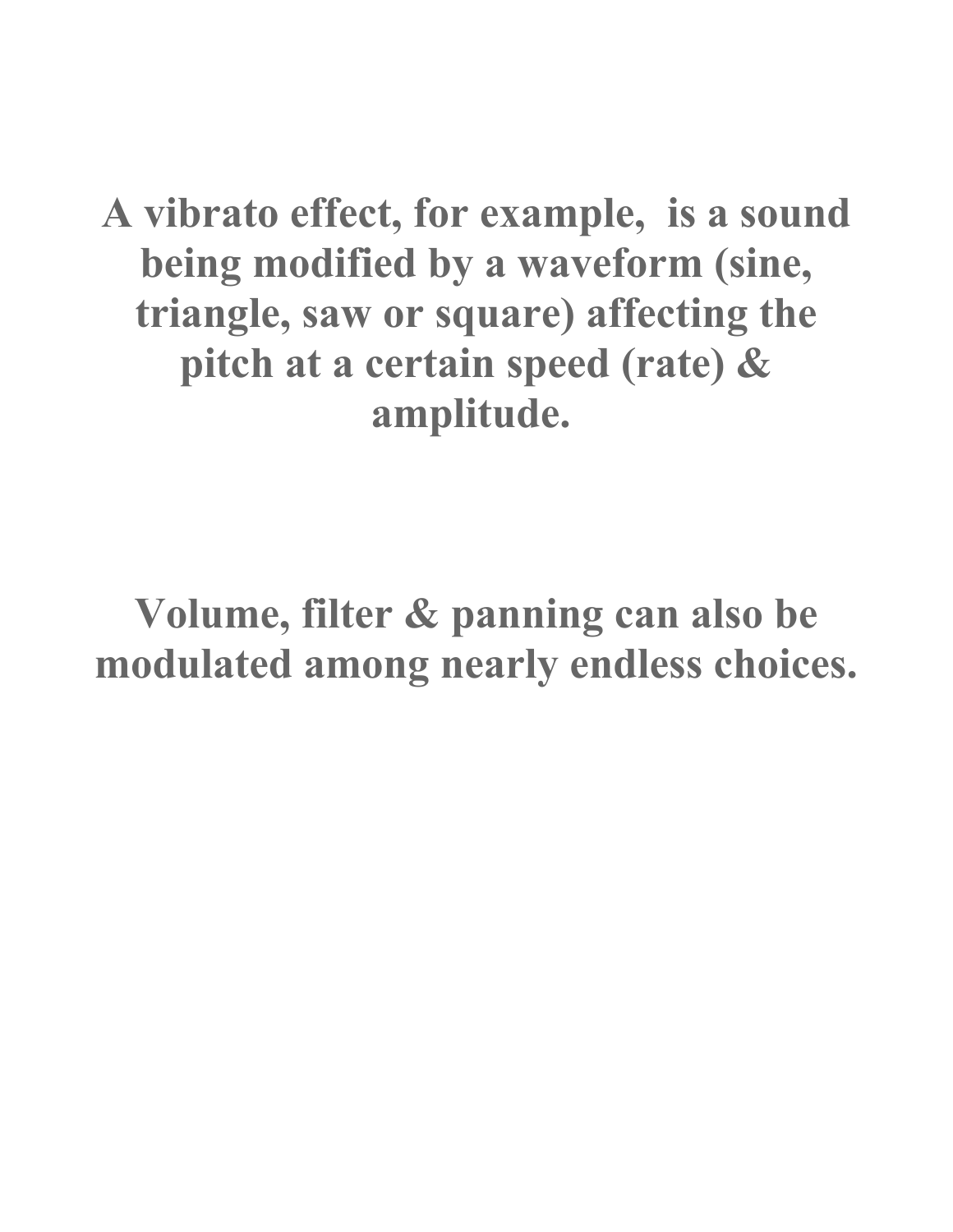### **Octaves & Chords**

**Often times the same or the similar sounds are layered an octave higher or lower to add energy or impact.** 

**Sometimes the extra layer is a harmonizing or dissonant note that creates more atmosphere or an emotional moment.** 

**Listen**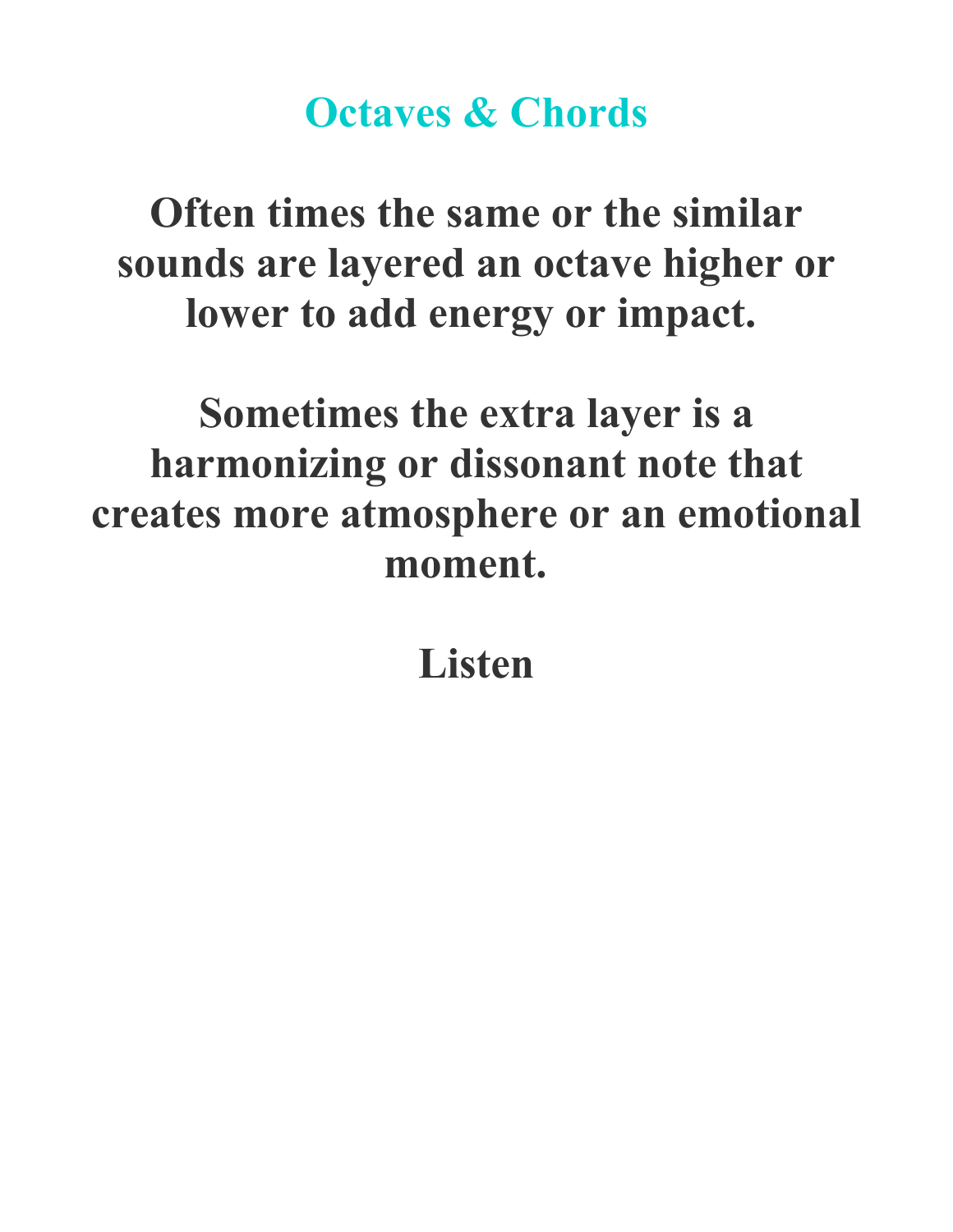## **Groove**

**Break down what elements are driving the song forward & keeping you in the 'groove'.**

## **Are there any sounds that aren't contributing to the groove?**

# **Listen for subtleties**